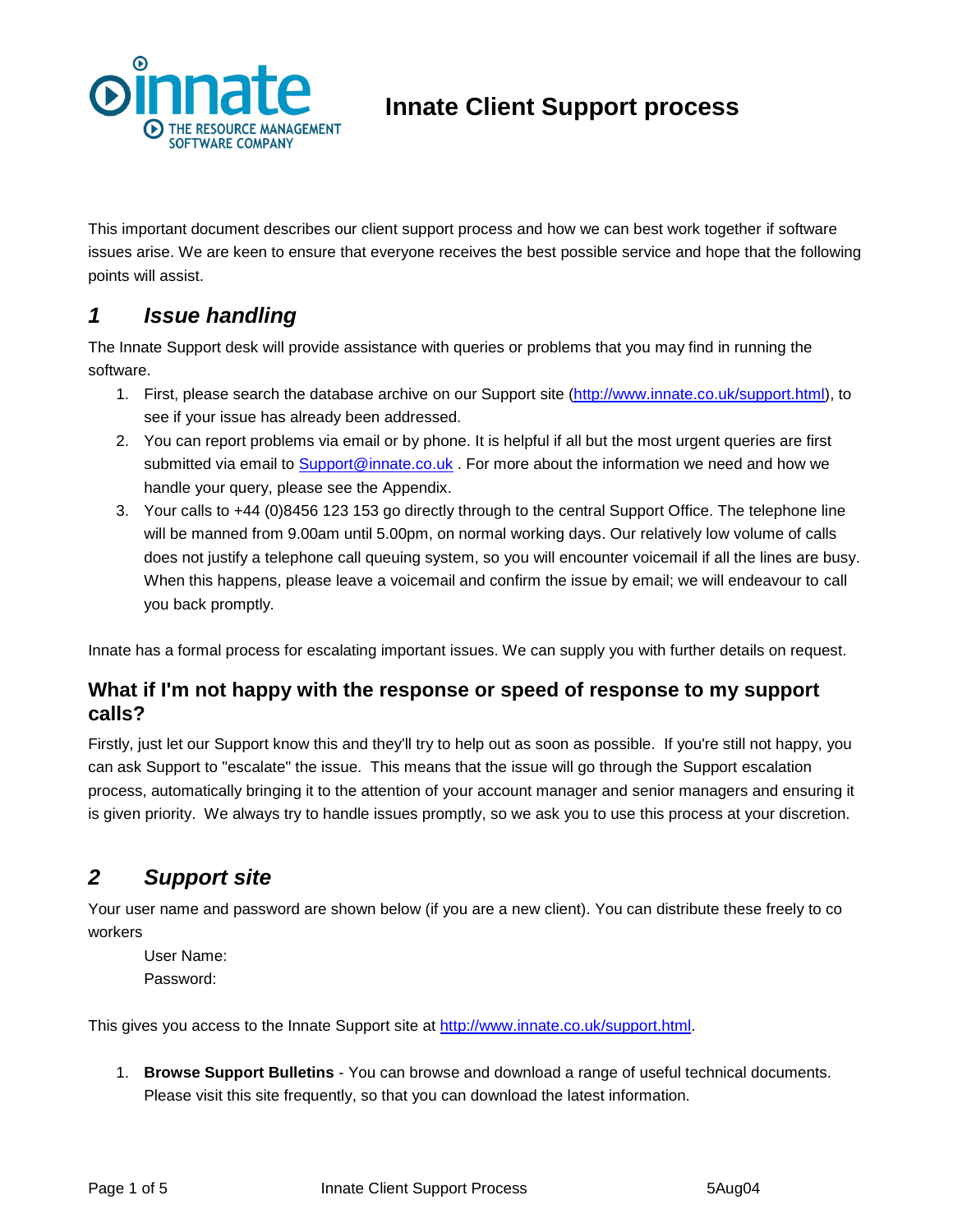- 2. **Search the database archive** A simple search engine enables you to search the Support database to see if your query has previously been addressed for someone else.
- 3. **Track your company's issues** You can view the status of your reported issues on the Support site. Please access the database to check the progress of your issue, before calling or sending an email. Security provisions ensure that each Client can only view their own issues.
- 4. **Download Software** As new software versions are released, these are posted to the software downloads site. You can download these as required.
- 5. **Access the Innate User Forum** which enables customers to share common problems and experiences. The forum is available to all customers with a Support contract and to all Innate staff. The forum is moderated by Innate Support. You'll need to register to receive a username and password to access the site. These online forums are for user-to-user discussions of Innate products, and are not an official customer support channel for Innate. If you require direct assistance please contact Innate support as described in this document.

# *3 Checking for the impact of changes - to your processes, configuration or software version.*

A separate test environment should be maintained for all but the smallest of installations. We strongly recommend that any proposed change, be it a process step, system configuration setting, or the installation of a new software version, should be thoroughly checked out in the test environment before being applied to the live system so you can be sure it gives you the results you want.

Because the Innate system is so readily customisable, we cannot accept responsibility for data loss or corruption, or other operational problems due to such changes being made directly in the live system.

### **Changes to the Innate database and files**

Innate software uses an open database and you can use other applications to read Innate data. However, you should not change the Innate data directly unless you have the database development skills to preserve data integrity. For example, do not change the database definitions, add or delete records or change field values without considering this. We advise you to make such changes only with design help from Innate consultancy and we cannot support databases where the integrity is damaged by unauthorised changes.

## *4 Environmental issues*

We support our application within the environment in which it is implemented, e.g. Windows, IIS, and SQL Server or Oracle and give general advice on environmental issues. However, we rely on your IT support staff, including database administrators, to maintain the environmental side of the system. For example, support of the database, including taking backups and copying etc, is outside the scope of our normal Support.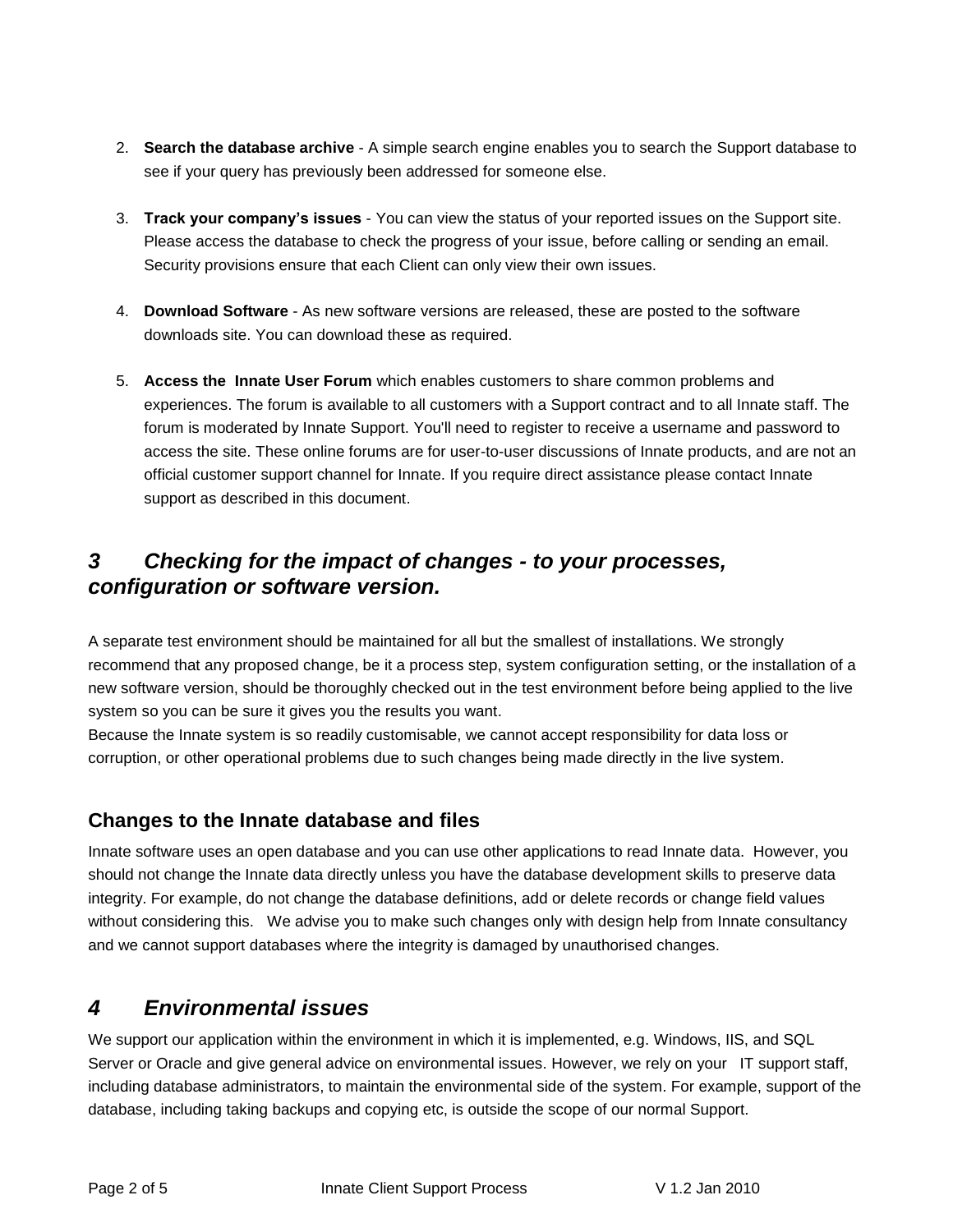As part of the Innate implementation, we will have trained some of your IT support staff and system administrators. It is a condition of the Support agreement that if you replace these trained staff you will have your new staff trained, either internally or by Innate, to the necessary standard.

Our staff are always available to discuss options and proposed courses of action with your technical staff, and we publish a comprehensive database definition for the software.

The Innate Support process is part of Innate's continuous improvement program. Please let us have details of any problems that you may experience with this process, so that we can continue to improve.

# **Appendix**

### *What we need to investigate a problem.*

We aim to investigate all problems promptly. However, the longest part of the process is often just to understand the issue. To help with this and get you a quick turn round we ask for

- 1 The name of the Innate product to which your issue relates to
- 2 The exact version of the software you are using. You see this when you login to the product, for example "Innate Timesheets OLAP Reports/Data Entry Version 4.31 build 255" or by going to Help, About within Timesheet Administrator
- 3 A comprehensive description of the problem
- 3.1 The command you were using at the time; e.g. View > Base Calendars > Delete and if possible the exact conditions required to recreate the issue
- 3.2 If an error has occurred, the exact error message, preferably in a captured screen shot or copied word for word into the body of an email

Alternatively,

- 3.3 if an unexpected result occurs, what happened and what you expected. For example: "…the Actual Work box is changed from 10 hours to 12 hours; I expected it to change to 15 hours".
- 3.4 If an error is occurring in a process which previously worked as expected, we will need to know what has changed in your system.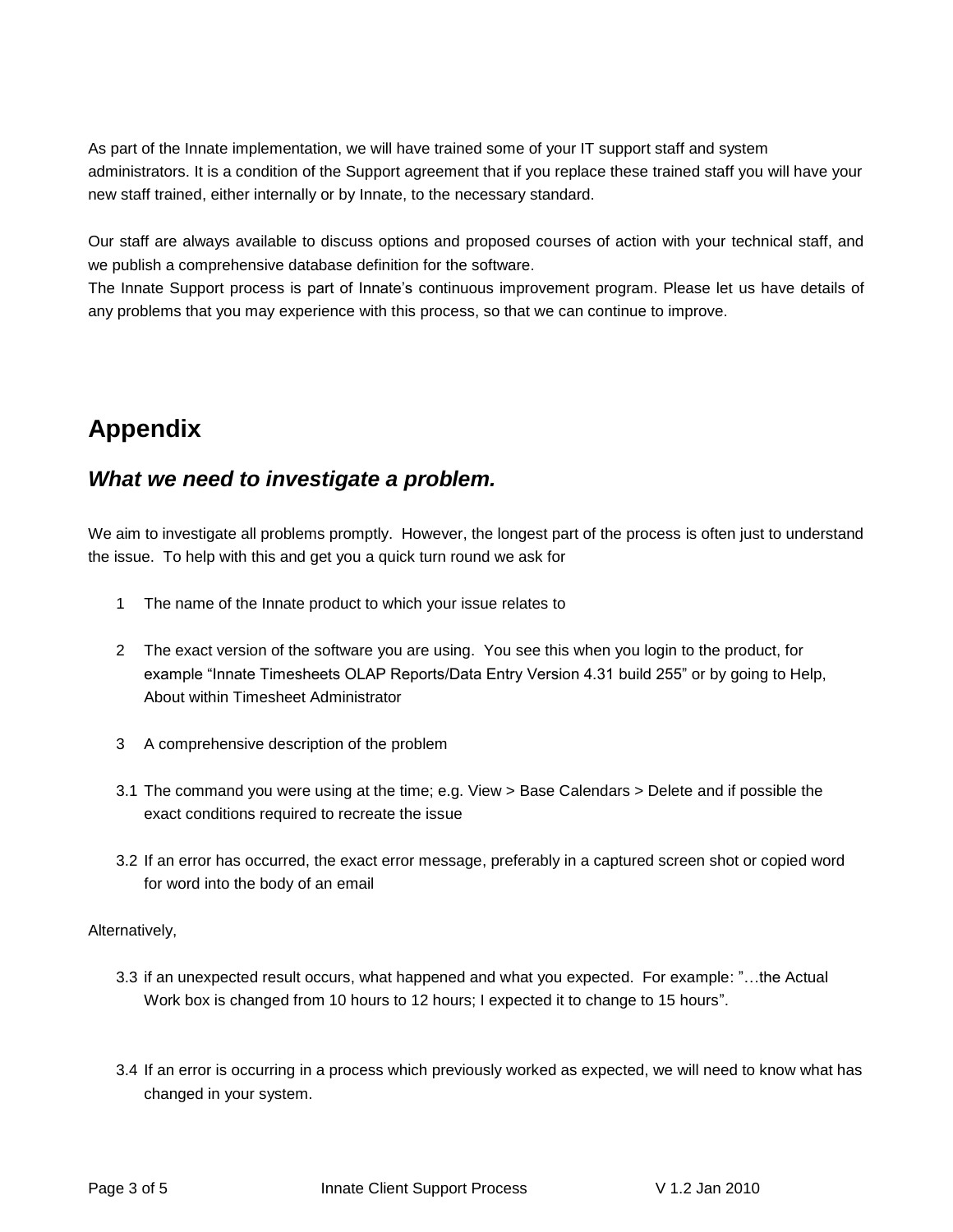#### **Why do we need these:**

1 & 2 We need this because we won't always know which updates or software versions you may have downloaded from our web site, and if you have downloaded them, whether you have installed them.

3.1 We need to know what you were doing so we can advise. A description like 'Can't delete calendars' might mean you don't know which screen to use or that when you give the command some error occurs.

3.2 We need the exact error message so we can advise you; for example, you might not be able to delete calendars because they are in use, or you don't have the permissions to do so, or a product error.

3.3 We need to know what happened and what you expected because we can then compare the behaviour you see with that which is designed and determine any problem to be fixed, setting to be changed, change of design or explanation needed. If we simply get a message like 'work is miscalculated' we don't know what has actually happened or what you wanted.

3.4 If an error occurs in a process which previously worked, something must have changed. The most common explanation is a change in the environment; for example, IT staff may have changed the permissions on a server running the application.

## *The stages of a problem*

- 1. Determine exact nature.
- 2. Request more information if needed.
- 3. Close if no response.
- 4. Determine action.
- 5. Explanation/change setting/ work round/fix, fix in future version, file as possible improvement.
- 6. Closed.

## *Relation between Support and consultancy*

We support Innate software products*.* We are happy to do more detailed customisation ('specials'), such as writing task list filters, customised data entry screens, validation rules and reports on a consultancy basis. We describe this in a separate document, but essentially we'll usually work in two stages; we'll give you an estimate to prepare a detailed specification of what you want. When this specification is agreed and signed off we complete the customised work. We can also undertake work on the basis of a charge per day.

# *Support of 'specials'*

We are happy to give ongoing advice and make changes to specials on a consultancy basis. Customised work is outside the scope of normal Support. When we upgrade software versions we try hard to maintain compatibility